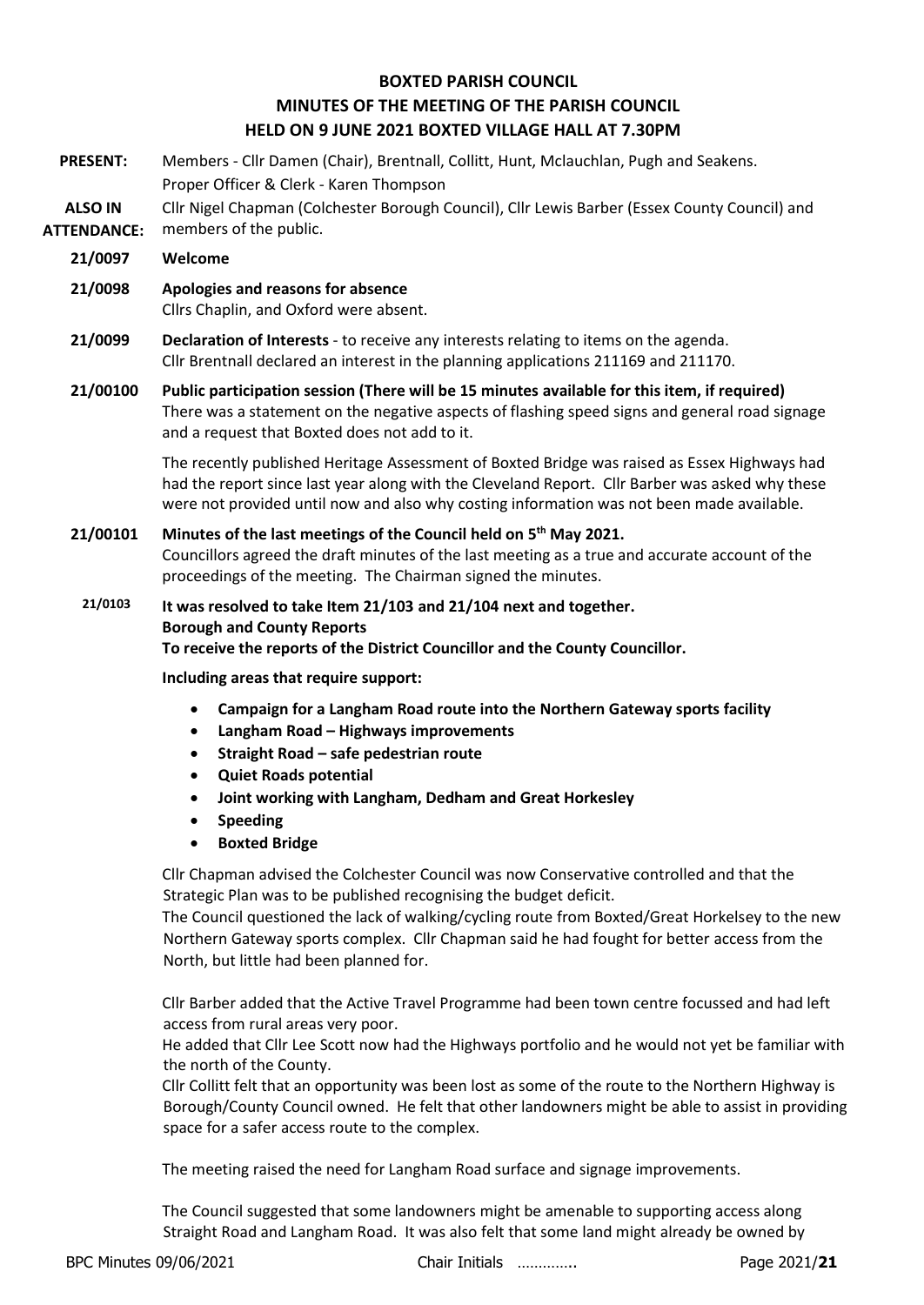Colchester Borough Council. Cllr Barber agreed to see if he could find out what land Colchester Borough Council and Essex County Council owned. Cllr Collitt agreed to work with Cllr Barber to see what might be possible.

Cllr Barber went onto suggest that Boxted could work with Great Horkesley, Langham and Dedham Councils on a joined-up plan for traffic surveys, speed restrictions, Quiet roads, School Roads, traffic calming etc. Cllr Barber agreed to arrange a meeting of the various councils. Cllr Chapman.

Cllr Barber updated the meeting on the changed process for Parish Councils to self-fund mobile speed sign devices (VAS/SID). Councils should for forward sites for Essex Highways to approve and then Councils can purchase directly from the supplier. Boxted Council resolved to understand the views of residents and collect data on volume and speed of traffic before considering VAS or SID devices.

## **21/00102 Clerk's Report**

## **21/102.1 To receive the clerks report including a list of resolutions agreed at earlier Parish Council meetings and note progress to date on the following (full report - see attachment):**

### • **Rural Exception Site – no progress**

The Council received the clerks report which showed emails received to the Parish Council of approximately 550 pcm.

The Clerk gave a verbal update regarding Rural Exception Site progress which is still waiting on a firm proposal from landowners. Mr Kelly of Bidwells had suggested addressing a future Council meeting. The Council resolved to invite Mr Kelly to the July Boxted Parish Council meeting.

Cllr Seakens updated that no change had been made to the Trinity School Admissions Policy, but the school had said it would review the policy annually. The Council resolved to formally request a change to the policy to include St Peter's School in Boxted as a feeder school and also to write to Essex County Council and Sir Bernard Jenkin, MP pointing out the non-sensical arrangements that are currently in place.

A Council member suggested that the Parochial Church Council should be approached seeking permission for the siting of a drinking water point on the Village Hall as the PCC was due to meet soon. It was resolved to ask the PCC for permission.

## **21/081.2 To note the tasks completed by Grounds Person (see attached) and consider replacing the Dedham Road bus shelter.**

The Council resolved to ring fence funds for a Dedham Rd bus shelter replacement in future years.

### **21/00103 This item was taken after 21/101.**

**21/00104 Highways**

**21/104.1 To decide any actions that can be taken to campaign for a Langham Road access to the Northern Gateway facility.**

This item taken after 21/101.

- **21/104.2 To decide any actions that can be taken to campaign for Langham Road highways improvements.** This item taken after 21/101.
- **21/104.3 To decide any actions that can be taken to investigate a quiet roads scheme.** This item taken after 21/101.
- **21/104.4 To note the change in process for procurement of VAS/Sid speed devices that Lewis Barber (Essex County Councillor) mentions and consider gaining more evidence of usefulness. To also consider conducting a village survey about speeding and potential actions to reduce speed and numbers of people speeding alongside a request (via LHP) a monitoring survey (the wires across the road) to gather evidence. To also note the correspondence received on this topic (see attached).** This item taken after 21/101.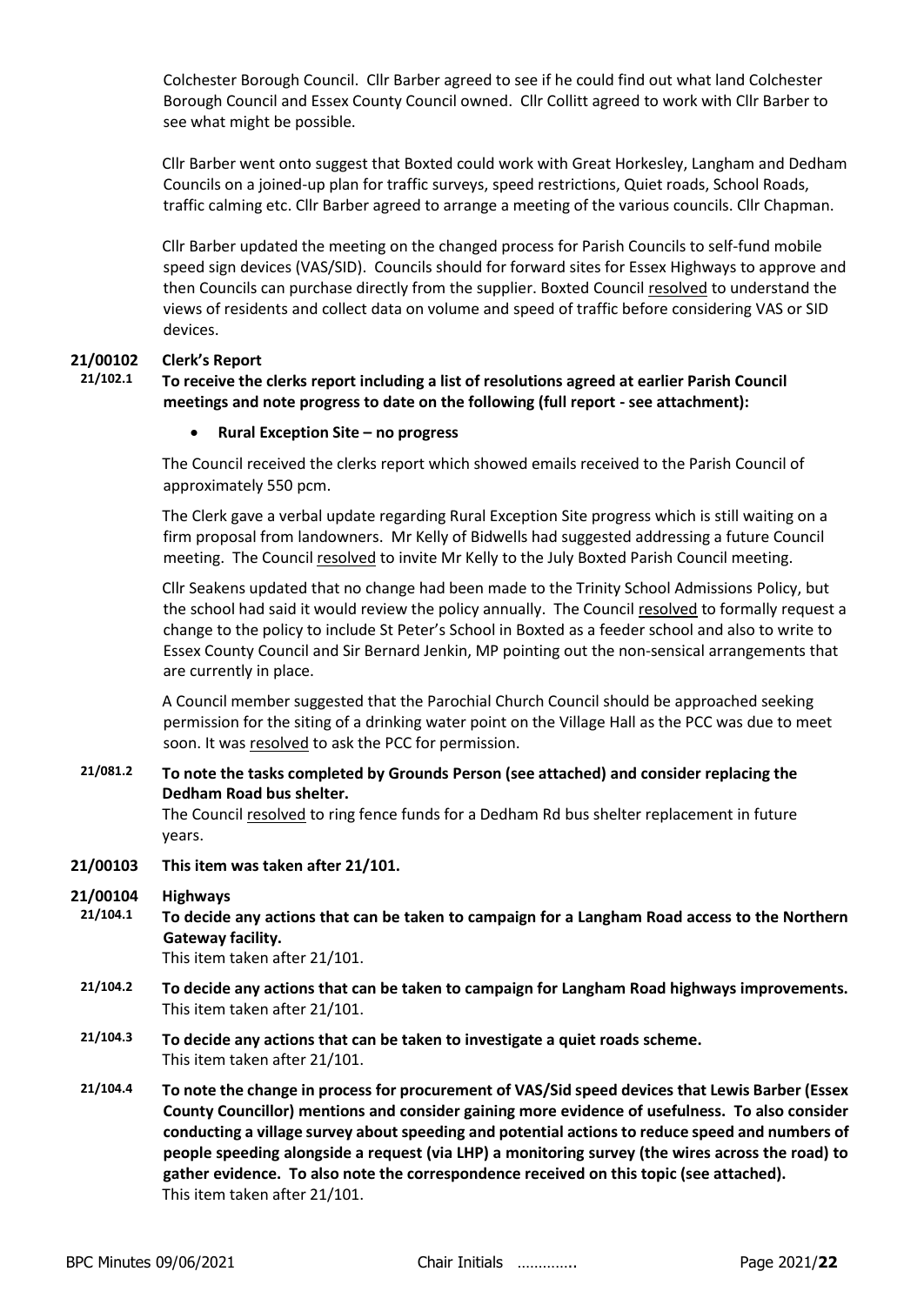| 21/104.5             | To consider a received request to cut back vegetation on some public footpaths and plan to<br>achieve this (see attached).                                                                                                                                                                                                                                                                                                                                                                                                                                                                                    |  |  |
|----------------------|---------------------------------------------------------------------------------------------------------------------------------------------------------------------------------------------------------------------------------------------------------------------------------------------------------------------------------------------------------------------------------------------------------------------------------------------------------------------------------------------------------------------------------------------------------------------------------------------------------------|--|--|
|                      | The Council resolved to advertise via facebook for local people to form a Boxted Rangers volunteer<br>group to walk the footpaths/bridleways etc and report problems and vegetation requiring cut back<br>which could be undertaken by the landowner or parish council.                                                                                                                                                                                                                                                                                                                                       |  |  |
| 21/00105<br>21/105.1 | <b>Audit</b><br>To consider the effectiveness of the system of internal control. (See Attached)<br>And to approve the Annual Governance Statement (AGAR Section 1). (See AGAR attached -<br>awaiting signatures)<br>The statement of internal control was approved.<br>It was resolved to approve the Annual Governance Statement was approved.                                                                                                                                                                                                                                                               |  |  |
| 21/105.2             | To consider the Annual Internal Audit Report of Accounts Year Ended 31 March 2020. (See<br>attachment)<br>The internal audit report was considered. There were no recommendations requiring action.                                                                                                                                                                                                                                                                                                                                                                                                           |  |  |
| 21/105.3             | To consider the Accounting Statements (Section 2 of the Annual Return (AGAR)).<br>To approve the Accounting Statements, by resolution, and ensure the Accounting Statements<br>are signed and dated by the Council Meeting Chair.<br>It was resolved to approve and sign the Accounting Statements for 19/20.                                                                                                                                                                                                                                                                                                 |  |  |
| 21/105.4             | To decide the dates for the exercise of Public Rights of Inspection commencing Monday 14<br>June to Friday 23 July 2021 and running for a period of 30 working days. And to publish a<br>notice of the Public Right of Inspection at least 1 working day before the period of inspection<br>on the Council website along with the 'Council Accounts: A Summary of Your Rights'.<br>It was resolved to approve the dates for the exercise of Public Rights of Inspection starting on<br>$14th$ June 2020 and running to 23 <sup>rd</sup> July 2020 and publish a Notice of this in 11 <sup>th</sup> June 2020. |  |  |
| 21/105.5             | To appoint Heelis and Lodge as internal auditors for 2021/2022.<br>The Council resolved to appoint Heelis and Lodge as internal auditors for 2021/22.                                                                                                                                                                                                                                                                                                                                                                                                                                                         |  |  |
| 21/00106<br>21/106.1 | <b>Parish Council Finance</b><br>To receive the Parish Council Financial Report as at the 31 <sup>st</sup> May 2021 (see attachments<br>including bank statements).<br>The report was received with the accompanying bank statements. The receipts to date this year<br>(including 50% of precept) is £37,632.33 and spend of £19,243.78. Bank balances were<br>£93,694.70.                                                                                                                                                                                                                                   |  |  |
| 21/106.2             | To consider a funding request from the Little Owls Play Group (see attached).<br>It was noted that grants can be made from Parish Council finances to groups. This is permitted<br>by Section 137 of the Local Government Act 1972 but should be proportionate to the number of<br>electors that it benefits and the total that can be granted in any one financial year is capeed at<br>£8.41 per elector which for Boxted means a total of £9436.                                                                                                                                                           |  |  |
|                      | The Council resolved to grant £1000 to the Little Owls project on submission of proof of order.                                                                                                                                                                                                                                                                                                                                                                                                                                                                                                               |  |  |
| 21/106.3             | To consider the flowing ring fencing of Parish Council reserve funds:                                                                                                                                                                                                                                                                                                                                                                                                                                                                                                                                         |  |  |
|                      | £15,000 Community Hub café and Sports Side<br>$\bullet$<br>£15,000 Children's Play Improvements (which could be combined with S106 funds<br>$\bullet$<br>specially for this purpose)                                                                                                                                                                                                                                                                                                                                                                                                                          |  |  |
|                      | The end of year (2020/21) reserve was standing at £75,306.<br>The Council resolved to ringfence part of the reserves carried forward at 31 March 2021 as<br>detailed above.                                                                                                                                                                                                                                                                                                                                                                                                                                   |  |  |
| 21/00107<br>21/107.1 | <b>Planning Applications</b><br>To consider commenting on the following applications and noting the decisions made:<br>211492<br>25/05/2021<br>High Gables, Straight Road, Boxted<br>Replace existing French Doors on rear                                                                                                                                                                                                                                                                                                                                                                                    |  |  |

Colchester CO4 5QN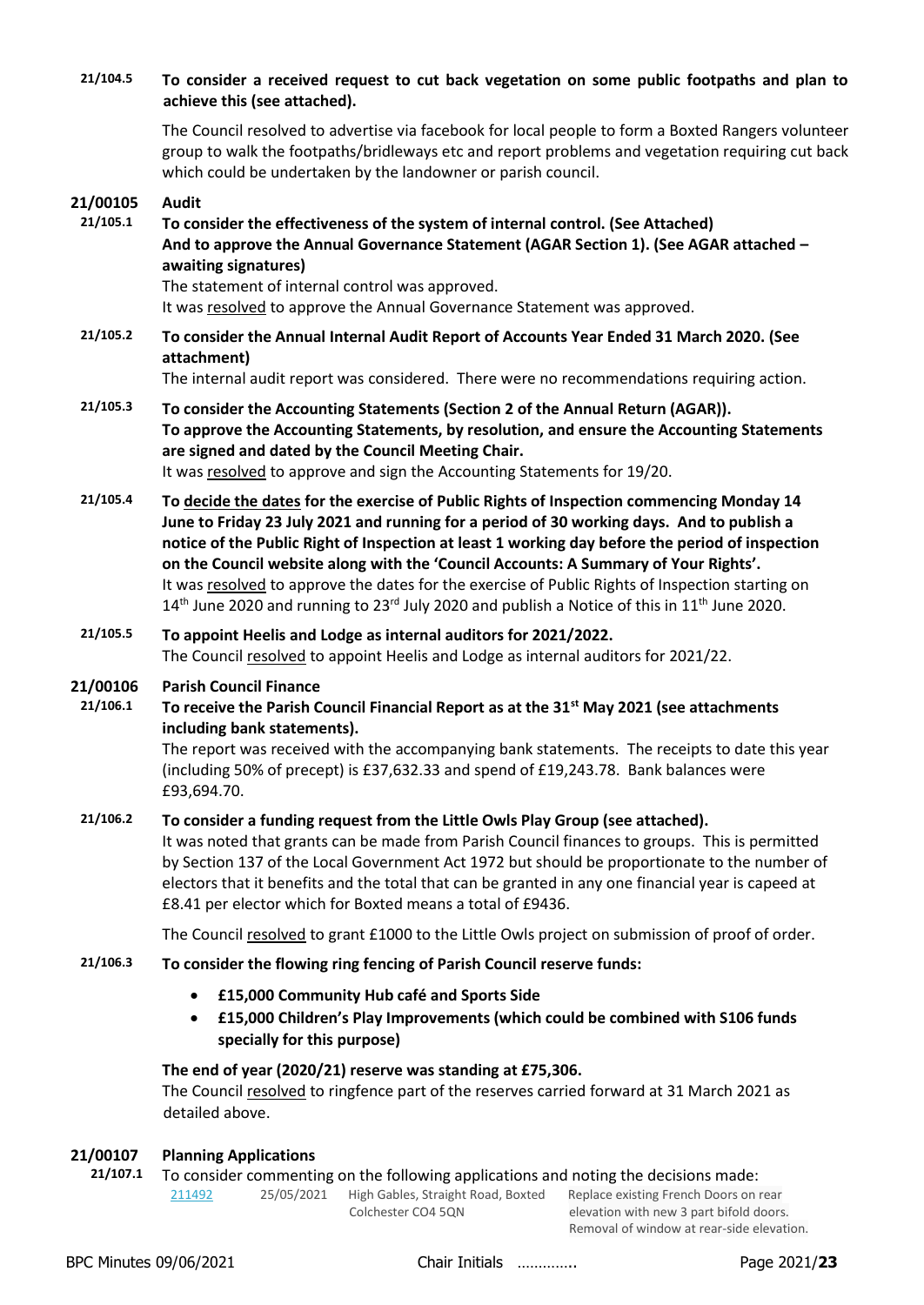|        |            |                                                                                                                      | Remove wall beneath and widen opening<br>by approx. 800mm and install new beam.<br>Install new 3part bifold patio doors. Rear-<br>side elevation r                                                                                                                           |
|--------|------------|----------------------------------------------------------------------------------------------------------------------|------------------------------------------------------------------------------------------------------------------------------------------------------------------------------------------------------------------------------------------------------------------------------|
| 211364 | 13/05/2021 | 4 Windmill Close, Boxted<br>Colchester CO4 5SA                                                                       | Single storey rear extension                                                                                                                                                                                                                                                 |
| 211338 | 11/05/2021 | Poplars, Cage Lane, Boxted<br>Colchester CO4 5RT                                                                     | Temporary Stationing of a Residential<br>Mobile Home                                                                                                                                                                                                                         |
| 211244 | 10/05/2021 | Boxted St Peters CE Primary School,<br>Boxted St Peters CE Primary Sc,<br>Carters Hill, Boxted Colchester CO4<br>5YN | Application for a lawful development<br>certificate for proposed installation of<br>canopy outside Year 1 classroom on<br>existing hard playground (as per<br>specification attached). Steel goalposts,<br>polycarbonate roof, standard foundations.<br>Integral guttering a |
| 211213 | 10/05/2021 | Pen Y Fan, Mill Road, Boxted<br>Colchester CO4 5RW                                                                   | Proposed Single Storey Rear Extension                                                                                                                                                                                                                                        |
| 211185 | 29/04/2021 | Jasmine, Boxted Road, Colchester<br><b>CO4 5HF</b>                                                                   | Outline Application, all matters reserved:<br>Existing Dwelling House retained and<br>refurbished with smaller Garden, 3No. new<br>detached 3- bedroom Dwelling Houses.                                                                                                      |
| 211053 | 28/04/2021 | Annexe, Lions Farm, Langham Lane,<br>Boxted Colchester CO4 5HY                                                       | Continued use as a separate dwelling of<br>existing s/c Two bedroom annexe,<br>complete with bathroom, kitchen / lounge                                                                                                                                                      |
| 211170 | 26/04/2021 | Rose Cottage, Cooks Hill, Boxted<br>Colchester CO4 5SS                                                               | Three bay cart lodge.                                                                                                                                                                                                                                                        |
| 211169 | 26/04/2021 | Rose Cottage, Cooks Hill, Boxted<br>Colchester CO4 5SS                                                               | Front extension and rear covered patio                                                                                                                                                                                                                                       |

The Council noted that 211185 was not in Boxted.

The Council noted the objections already made on 211169 and 211170.

The Council did not have any objections to make on the remaining applications.

The recent decisions were also noted.

| 21/107.2             | To consider the draft terms of Reference for the Planning Working Group (see attached).                                                                                                                                                                                        |
|----------------------|--------------------------------------------------------------------------------------------------------------------------------------------------------------------------------------------------------------------------------------------------------------------------------|
|                      | The Council resolved to amend the suggested Terms of Reference to include the right to submit a<br>comment, subsequent to agreement by email, if a Parish Council meeting could not consider the<br>application and suggested response in time to meet the planning timetable. |
|                      | It was also resolved to invite Christina Watling to join the working group.                                                                                                                                                                                                    |
| 21/00108<br>21/108.1 | King George Playing Field and Car park<br>To note the reseeding of damaged areas of the field has been requested via Vertas.<br>This was noted.                                                                                                                                |
| 21/108.2             | To note the completed installation of outdoor gym equipment.<br>This was noted.                                                                                                                                                                                                |
| 21/108.3             | To note a 6-month recycling contract for plastic bottles and cans as a trial has been initiated.<br>This was noted.                                                                                                                                                            |
| 21/00109             | <b>Play Area Annual Rosna Inspection reports</b>                                                                                                                                                                                                                               |

## **21/00109 Play Area Annual Rospa Inspection reports To note the three inspection reports and note the actions planned (see attached).** The reports were noted, and the Clerk advised that those recommendations that could be actioned would be discussed with the Groundsman.

## **21/00110 Policies for Review**

### **To approve the policies below:**

- **Code of Conduct**
- **Financial Regulations**
- **Standing Orders**